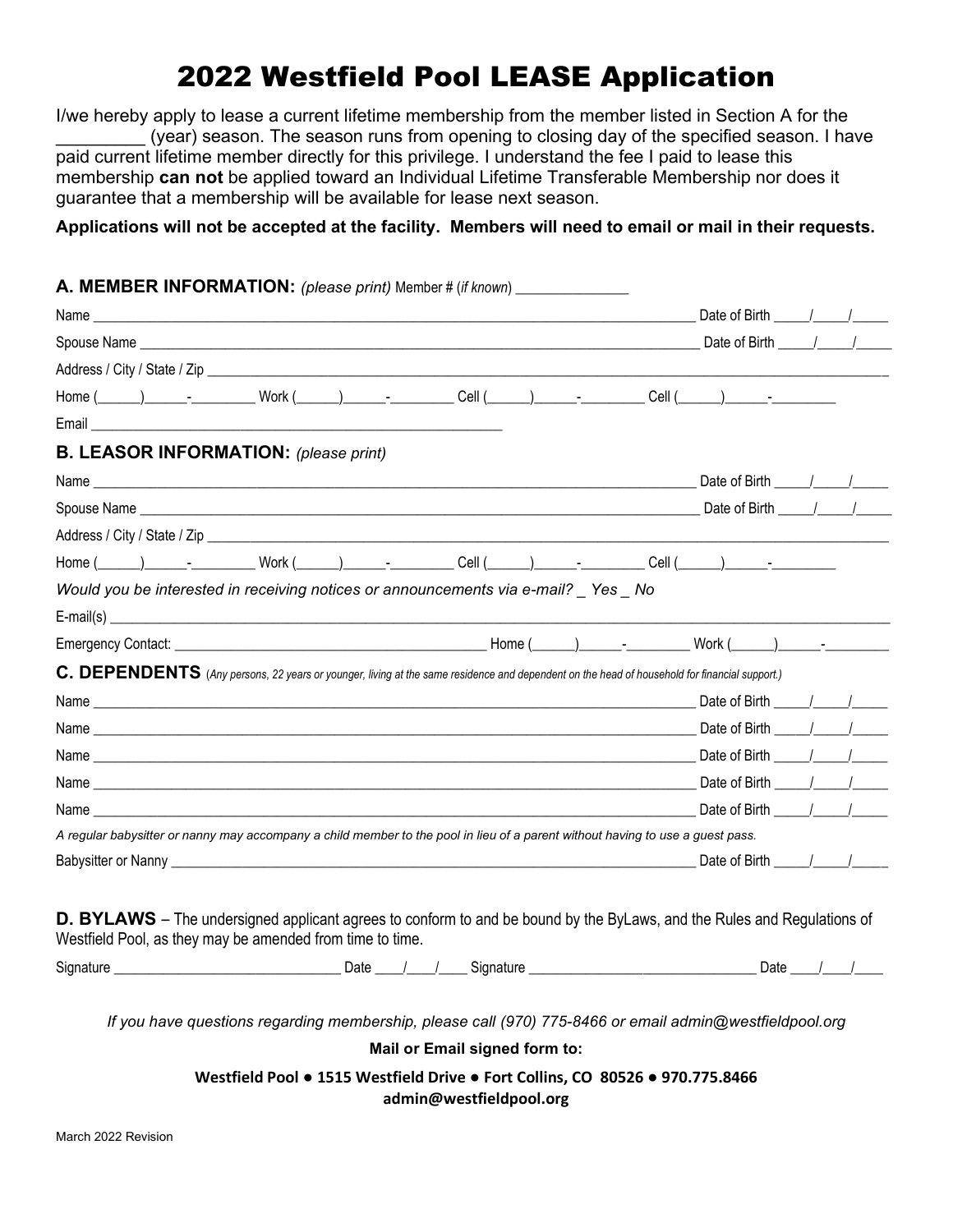

### **POOL OF DREAMS, LTD.**

#### **POOL RULES AND REGULATIONS ACKNOWLEDGEMENT FORM**

1. Members must sign and return this form prior to using the pool for the first time each season or admission will be delayed until completion.

2. I have reviewed the Westfield newsletter found under the "What's New" section and the bylaws under the "Policies" section at westfieldpool.org.

3. I understand Westfield uses a swimming test/wristband system to identify non-swimmers under the age of 10, and that a guardian must be within one arm's reach of them in the water.

4. No alcohol is allowed on the Westfield grounds and violators will be asked to leave immediately.

5. I have reviewed the rules about gatherings of more than 10 people and agree to give proper notice and pay the appropriate fees. I understand my group may be turned away if these policies are not observed.

*"I have read and acknowledge the above rules and regulations governing the safe use of the swimming pool and assume full responsibility for any actions that violate these rules."*

\_\_\_\_\_\_\_\_\_\_\_\_\_\_\_\_\_\_\_\_\_\_\_\_\_\_\_\_\_\_ \_\_\_\_\_\_\_\_\_\_\_\_\_\_\_\_\_\_\_\_\_\_\_\_\_\_\_\_\_\_

Signature Date Date

Name (Please Print)

\_\_\_\_\_\_\_\_\_\_\_\_\_\_\_\_\_\_\_\_\_\_\_\_\_\_\_\_\_\_